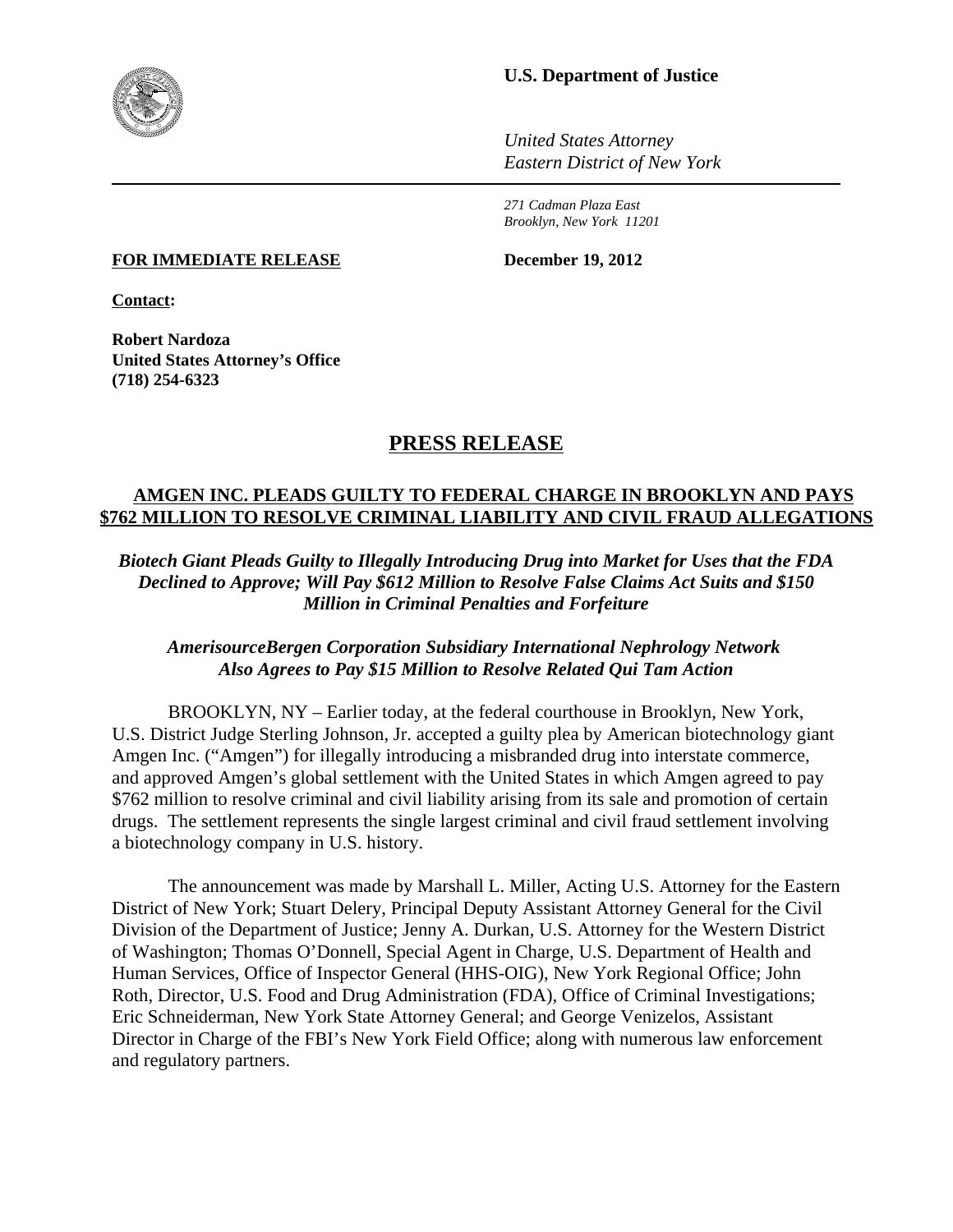As part of the plea agreement and criminal settlement, Amgen pled guilty to a criminal information (the "Information") charging the company with illegally introducing a misbranded drug, Aranesp, into interstate commerce. Under the Food, Drug and Cosmetics Act, it is illegal for drug companies to introduce into the marketplace drugs that the company intends will be used "off-label," i.e., for uses or at doses not approved by the FDA. Aranesp is an erythropoiesis-stimulating<sup>1</sup> agent ("ESA") that was approved by the FDA at calibrated doses for particular patient populations suffering from anemia. In order to increase sales of Aranesp and reap the resulting profits, Amgen illegally sold the drug with the intention that it be used at "offlabel" doses that the FDA had specifically considered and rejected, and for an "off-label" treatment that the FDA had never approved. Under the terms of the criminal plea agreement, Amgen will pay a criminal fine of \$136 million and criminal forfeiture in the amount of \$14 million.

As part of the civil settlement, Amgen has agreed to pay \$612 million (\$587.2 million to the United States and \$24.8 million to the states) to resolve claims that it caused false claims to be submitted to Medicare, Medicaid and other government insurance programs. The federal civil settlement agreement encompasses allegations that Amgen: (1) promoted Aranesp and two other drugs that it manufactured, Enbrel and Neulasta, for "off-label" uses and doses that were not approved by the FDA and not properly reimbursable by federal insurance programs; (2) offered illegal kickbacks to a wide range of entities in an effort to influence health care providers to select its products for use regardless of whether they were reimbursable by federal health care programs or were medically necessary; and (3) engaged in false price reporting practices involving several of its drugs. As part of the global settlement, Amgen has also agreed to enter into a Corporate Integrity Agreement (the "CIA") with HHS-OIG that will govern its conduct and ensure careful oversight of its branding and marketing practices.

"Instead of working to extend and enhance human lives, Amgen illegally pursued corporate profits while jeopardizing the safety of vulnerable consumers suffering from disease. Americans expect - and the law requires - much more. Today's guilty plea and \$762 million global resolution demonstrate our vigilance in protecting America's healthcare consumers and pursuing any corporation that seeks to profit by violating U.S. law," said Acting United States Attorney Marshall L. Miller of the Eastern District of New York. "To all who might consider introducing misbranded drugs into the marketplace, you are on notice: we remain steadfastly committed to prosecuting such violations of law."Mr. Miller also expressed his appreciation to the Offices of Inspector General for the Department of Defense, the Office of Personnel Management and the Veterans Administration for their assistance.

"Today's resolution reinforces the Department of Justice's commitment to protecting the public safety and federal treasury from all forms of pharmaceutical fraud," said Stuart Delery, Principal Deputy Assistant Attorney General for the Civil Division of the Department of Justice.

 $1$  Erythropoieses is the process by which the body produces red blood cells.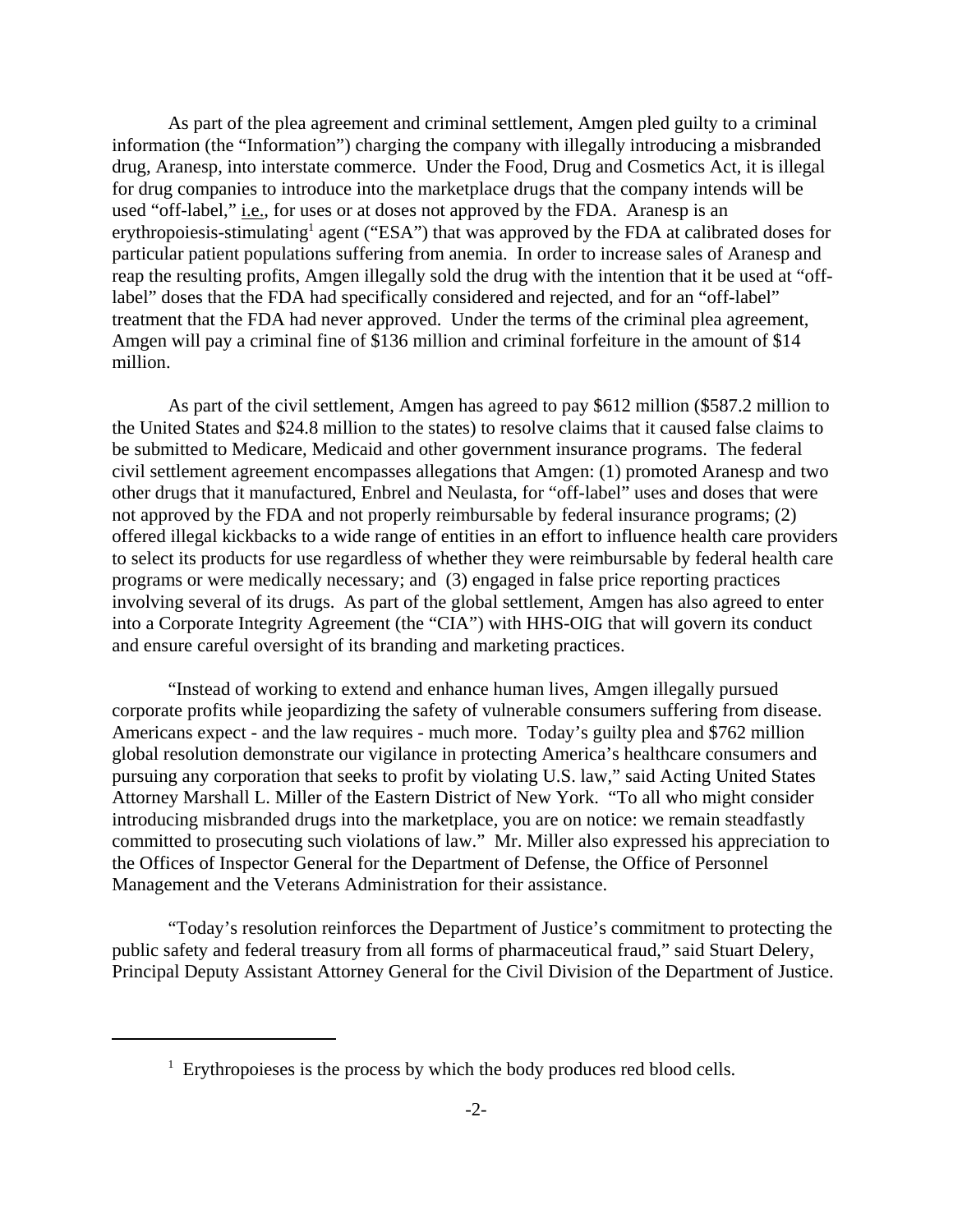"We will continue to pursue those who improperly market pharmaceuticals and biologics at the expense of individual patients' well-being and the federal health care system as a whole."

"The public has been well served by this investigation, and the FDA commends the efforts of the U.S. Attorney's Office in the Eastern District of New York, the Department of Justice and the other law enforcement agencies that worked with us to vigorously pursue this matter," said John Roth, Director of the FDA's Office of Criminal Investigations. "Today's settlement demonstrates our continued scrutiny of any illegal practices used by pharmaceutical and biotechnology companies."

"We continue our two-pronged attack on alleged fraudulent corporate behavior," said Daniel R. Levinson, Inspector General of the U.S. Department of Health and Human Services. "Our investigations expose wrongdoing, and our Corporate Integrity Agreements monitor companies' compliance with controls designed to prevent future problems."

"Promoting drugs for unapproved purposes is beyond wrong; it jeopardizes the health and safety of the public," said FBI Assistant Director in Charge George Venizelos. "Preserving the integrity of the pharmaceutical industry is important work, and the FBI will continue working with our colleagues in law enforcement to investigate and charge those who inappropriately market drugs for scurrilous profits."

"This sends a powerful message to pharma companies: you must not put profits ahead of patients' health and doctors' trust. Drugs should be prescribed because they make people better, not because they make companies money," said U.S. Attorney Jenny A. Durkan, Western District of Washington. "The coordination by our office, the U.S. Attorney's Offices in the Eastern District of New York and Massachusetts and Main Justice also shows that there is no corner of the country where these actors can hide."

"Today's resolution is a testament to coordination and cooperation throughout the Department of Justice to ensure drug manufacturers are held to account and fraud is properly addressed," said Boston U.S. Attorney Carmen M. Ortiz. "The District of Massachusetts is proud to have played a role in the resolution of this matter, and in ensuring that drug manufacturers' claims regarding their products are truthful and properly supported."

"There are no excuses for illegally marketing off label drugs, offering kickbacks to health care professionals and ripping off the taxpayers by defrauding Medicaid and other programs," said Attorney General Schneiderman. "With this settlement the message we are sending is clear: biotechnology giants are not above the law, and my office will continue to ensure that prescriptions be written based on medical judgment - not profit motive."

#### **The Criminal Plea Agreement**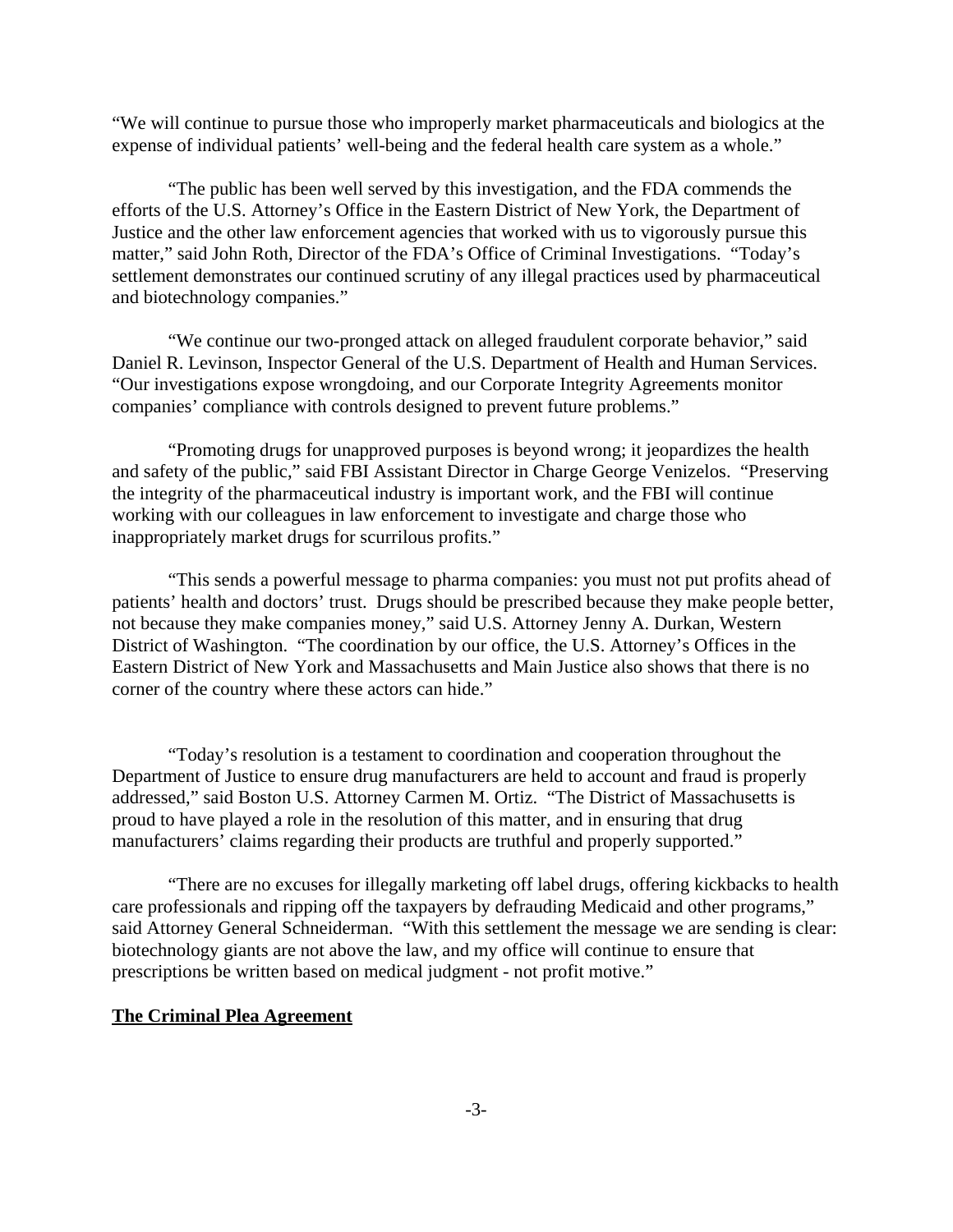As alleged in the Information, beginning at the launch of Aranesp in 2002 and extending until 2007, Amgen illegally introduced Aranesp for uses and at dosage levels that the FDA had specifically declined to approve due to insufficient clinical evidence to establish their safety and efficacy. In particular, Amgen illegally introduced Aranesp into the oncology and nephrology<sup>2</sup> ESA markets, intending that it be used for patients suffering from anemia due to chronic kidney disease or chemotherapy at off-label, unapproved doses that were larger and less frequently administered than those approved by the FDA for these patient populations. Amgen also illegally introduced Aranesp into the oncology ESA market intending that it be used to treat anemia caused by cancer, irrespective of whether the patient had been prescribed chemotherapy a use which the FDA had never approved and which the FDA subsequently determined caused an increased risk of death. In particular, in 2007, the FDA mandated that a "black box" label be added to Aranesp's label, warning that Aranesp "increased the risk of death . . . in patients with active malignant disease [cancer] receiving neither chemotherapy nor radiation." At approximately the time that the FDA issued the black box warning, Amgen ceased its promotion of Aranesp for the treatment of anemia caused by cancer rather than the cancer's treatment.

Amgen's internal sales and marketing materials made plain that Amgen's misbranding of Aranesp was the company's core business strategy to gain market share from its only ESA competitor, Procrit, sold by Johnson & Johnson. At the time of Aranesp's 2002 launch, doctors typically prescribed Procrit to treat the anemic patient populations for which Aranesp was approved. To compete with Procrit, Amgen built the Aranesp commercial strategy around the unapproved, off-label approach of a less frequent dosing schedule, which Amgen sales representatives argued was more convenient for patients and more profitable for doctors. Amgen implemented this illegal commercial effort through its promotion of off-label doses from two to four times larger than those approved by the FDA, administered far less frequently than approved by the FDA.

When this unapproved, "off-label" dosing effort proved commercially successful, Amgen sales and marketing executives determined that capturing the population of anemic cancer patients who were not undergoing chemotherapy was "the next big thing" and would give Amgen a "fifty-one percent [ESA] market share." Accordingly, the company set about capturing the off-label market of patients suffering from anemia caused by cancer itself, rather than anemia caused by chemotherapy, and its sales representatives began marketing the safety and efficacy of Aranesp in that population. Ultimately, in 2007, the FDA determined that Aranesp increased the risk of death in that very population.

Aware that its misbranding of Aranesp was illegal, Amgen instructed its sales representatives to promote off-label uses through the guise of "reactive marketing." This technique attempted to circumvent the law by inducing doctors to ask questions about an off-

<sup>&</sup>lt;sup>2</sup> Nephrology is a medical specialty that concerns itself with the study of kidney function and kidney problems and treatment of kidney problems and renal replacement therapy (dialysis and kidney transplantation therapy).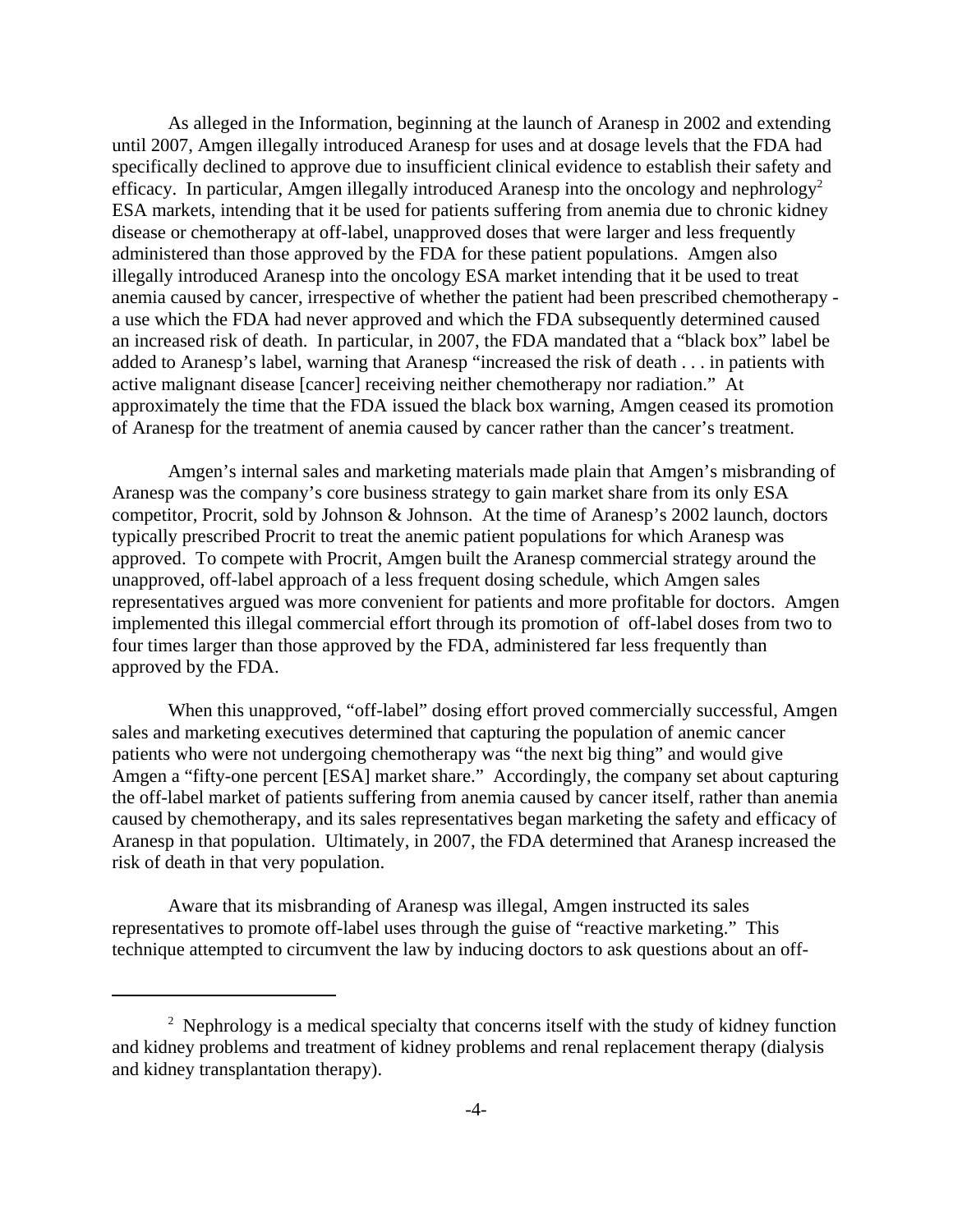label use, to serve as a smokescreen to hide Amgen's intentional effort to introduce the drug for unapproved, "off-label" uses. Amgen thus trained its sales representatives to intentionally elicit questions from doctors about off-label uses as legal cover to then provide the doctors with studies supporting the off-label use, thereby promoting the drug for that unapproved use. The studies Amgen provided to doctors to support off-label uses were often the very same studies that the FDA had rejected as insufficient to support the safety and efficacy of those off-label uses, when Amgen had applied to expand Aranesp's label to encompass them.

### **The Civil Settlement Agreement**

The \$612 million dollar civil settlement encompasses broader allegations by the United States against Amgen than those contained in the Information.<sup>3</sup> The civil settlement agreement resolves claims contained in ten lawsuits against Amgen that were brought under the *qui tam*, or whistle-blower provisions of the False Claims Act, which allow private citizens to bring civil actions on behalf of the United States and share in any recovery. Seven of these cases currently are pending in the Eastern District of New York; two are pending in the District of Massachusetts and one in the Western District of Washington.

Like the Information, the civil settlement contains allegations that Amgen illegally promoted Aranesp for off-label indications. More specifically, the United States contends that between September 2001 and September 2011, Amgen knowingly promoted the sale and use of Aranesp for dosing regimens and indications which were (a) not approved by the FDA, and (b) not medically accepted indications, including anemia caused by cancer, anemia caused by chronic disease, chronic anemia, and anemia caused by myelodysplastic syndrome. The United States further contends that Amgen used journal articles that were insufficient to support the safety and efficacy of the off-label uses at issue, and improperly obtained listings in medical compendia in an effort to establish that the off-label uses were medically accepted, and thereby eligible for coverage by federal health care programs. The United States contends that Amgen similarly promoted its drugs Enbrel and Neulasta for off-label indications that were not eligible for coverage by federal health care programs. The civil settlement agreement also covers claims that Amgen knowingly reported inaccurate pricing information such as Average Sales Prices, Best Prices, and Average Manufacturer Prices for several drugs.

In a separate civil settlement, International Nephrology Network (INN), renamed Integrated Nephrology Network, a subsidiary of AmerisourceBergen Corporation, has also agreed to pay \$15 million to resolve civil liability arising from its role in the marketing of Aranesp. The agreement encompasses claims that INN offered illegal kickbacks to influence health care providers' selection of Aranesp for treatment of kidney disease and in so doing also caused false price reporting for Aranesp. This agreement resolves a single *qui tam* action.

<sup>&</sup>lt;sup>3</sup> The claims settled by the civil settlement agreement are allegations only, and there has been no determination of liability, except to the extent that Amgen has admitted facts in connection with its criminal plea.